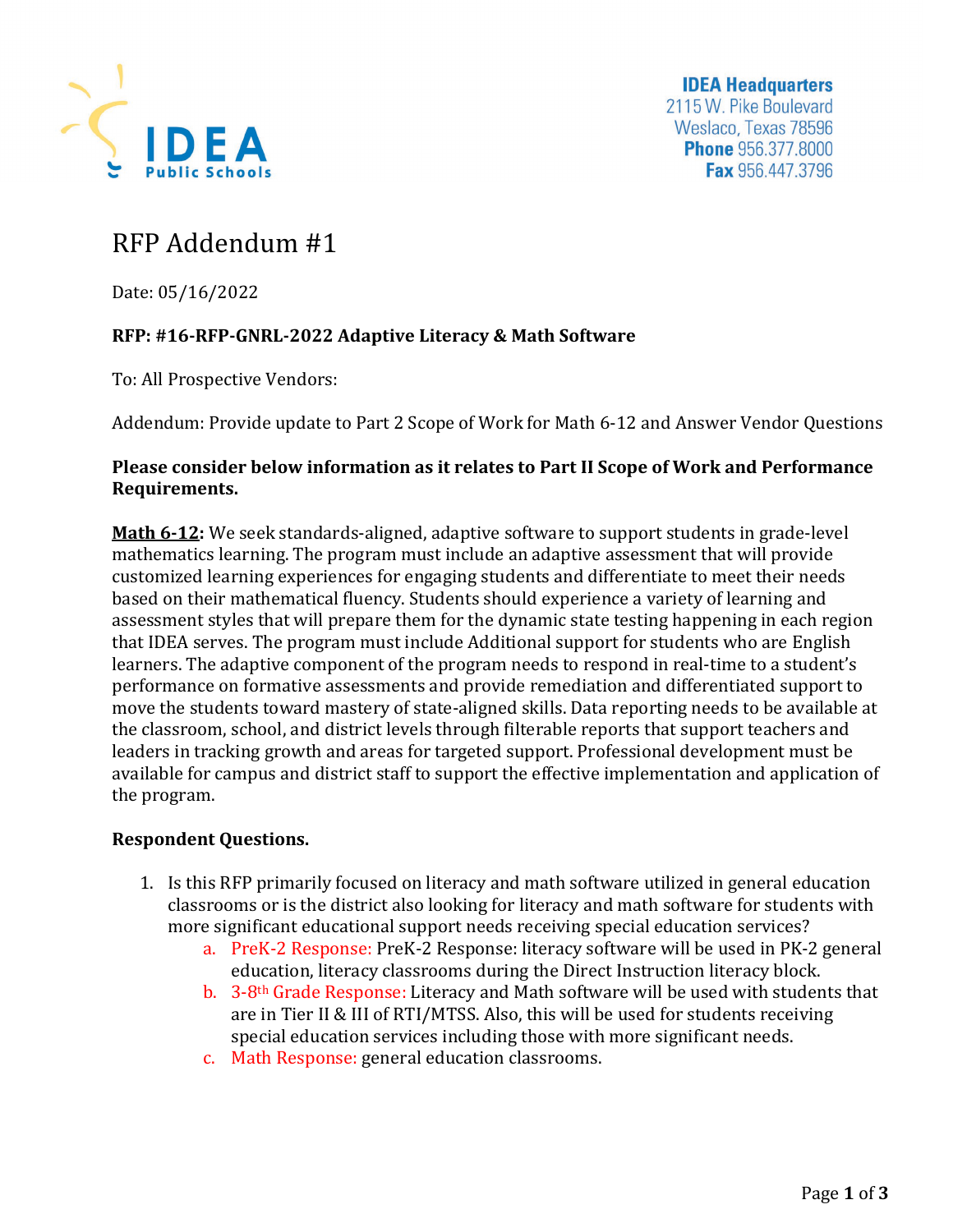

**IDEA Headquarters** 2115 W. Pike Boulevard Weslaco, Texas 78596 **Phone** 956.377.8000 Fax 956.447.3796

- 2. Must software programming include multiple languages, or can we submit if our software is offered in English only?
	- a. PreK-2 Response: Yes, it will need to consist of a Spanish component to service our ELL population.
	- b. 3-8th Grade Response: Multiple languages would be a plus, but not a requirement.
	- c. Math Response: English only is acceptable
- 3. Would IDEA consider awarding to a solution that specializes in Math software but does not provide the Literacy portion of this RFP request?
	- a. PreK-2 Response: Seeking adaptive software that includes a literacy component.
	- b. 3-8th Grade Response: This would not hinder the award if the Math software met all the Math components we are looking for.
	- c. Math Response: Yes
- 4. The scope of work for literacy is identified as PreK-2. Is it the same grade bands for math?
	- a. PreK-2 Response: NA
	- b. 3-8th Grade Response: Bands 3rd-8th
	- c. Math Response: Math is  $6<sup>th</sup>$  grade through  $12<sup>th</sup>$  grade
- 5. The RFP states **"Math: 35,661 students in grades 6 through 12 attending one campus in the regions listed below."** do vendor's offers need to cover Grades 6 through 12 completely or can they cover a sub-set of this, for example, Grades 6-8?
	- a. PreK-2 Response: NA
	- b. 3-8th Grade Response: We would be open to reviewing a vendor who covers 6-8 grade but are ideally looking for one vendor for 6-12 grades
	- c. Math Response: We would be open to reviewing a vendor who covers 6-8 grade but are ideally looking for one vendor for 6-12 grades
- 6. The RFP states, **"Software programming the provides support in multiple languages for support of language acquisition"** What languages are Vendor's offering expected to support?
	- a. PreK-2 Response: Spanish
	- b. 3-8th Grade Response: English and Spanish. Other languages besides the two are preferred such as Mandarin and Korean.
	- c. Math Response: N/A